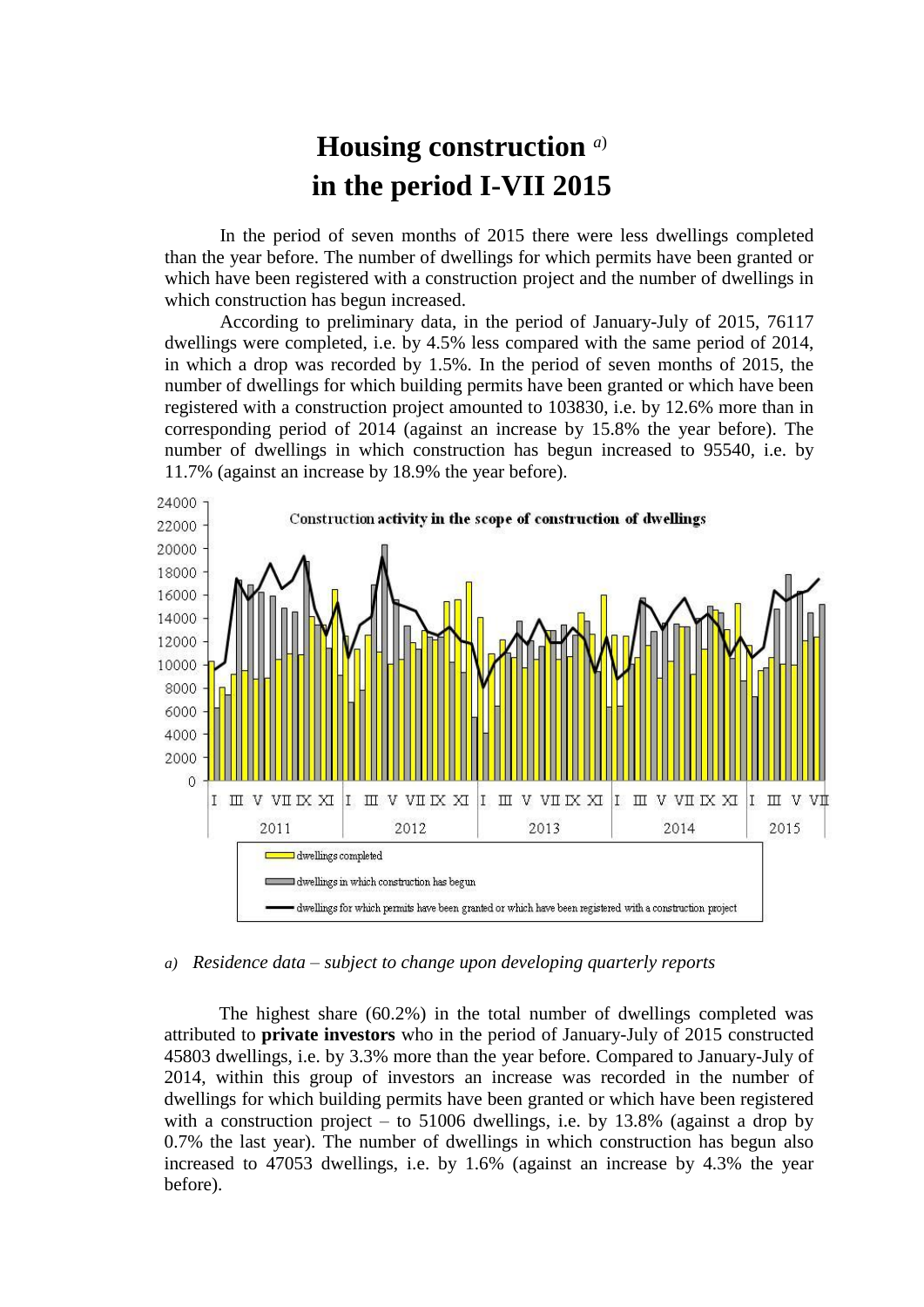**Developers**, in the period of seven months of 2015, completed 28319 dwellings (which constituted 37.2% of the total number of dwellings completed), i.e. by 10.0% less than in the corresponding period of 2014, when an increase was recorded by 5.6%. Investors who build for sale or rent received building permits for 51293 dwellings, i.e. by 13.4% more than the year before (when an increase was recorded by 45.4%). The number of dwellings in which construction has begun also increased to 46883 dwellings, i.e. by 26.9% (against an increase by 43.9% the year before).

**Housing cooperatives** in the period of seven months of 2015 completed 709 dwellings against 1873 dwellings the year before. The number of dwellings for which building permits have been granted decreased to 695 dwellings against 728 dwellings the year before. The number of dwellings in which construction has begun increased to 831 dwellings against 660 dwellings the year before.

**Other investors** (municipal, public building society construction and company construction) in the period of seven months of 2015 completed 1286 dwellings against 1977 dwellings the year before, of which in municipal construction - 565 dwellings were completed against 894 dwellings the last year, in public building society construction – 507 dwellings against 836 dwellings and in company construction – 214 dwellings against 247 dwellings in the corresponding period of 2014. The number of dwellings for which permits have been granted and in which construction has begun respectively decreased to 836 dwellings against 1468 dwellings the year before and 773 dwellings against 1606 last year.

In the period of seven months of 2015, a decrease in **the number of dwellings completed** was recorded in eleven voivodships, including the most substantial one in Opolskie – by 16.6%, Mazowieckie – by 13.0% and Małopolskie – by 11.3%. An increase in the number of dwellings completed was recorded in five voivodships including the most substantial one in: Pomorskie – by 16.9%, Podkarpackie – by 15.2% and Lubelskie – by 3.0%.

In the period of seven months of 2015, an increase in the number of **dwellings for which permits have been granted or which have been registered with a construction project** was recorded in ten voivodships, of which the highest in: Warmińsko-Mazurskie - by 62.8%, Podlaskie – by 54.5% and Zachodniopomorskie – by 47.4%. A decrease in the number of permits or which have been registered with a construction project was recorded in six voivodships including the highest in: Łódzkie – by 11.3%, Kujawsko-pomorskie – by 11.1% and Świętokrzyskie – by 9.7%. Most of dwellings for which permits have been granted or which have been registered with a construction project were in Mazowieckie voivodship – 22994 dwellings, i.e. by – 7.5% more than the year before.

An increase in the number of **dwellings in which construction has begun** in the period of seven months of 2015 was recorded in eleven voivodships, of which the highest in: Pomorskie – by 44.1%, Zachodniopomorskie – by 41.0% and Małopolskie – by 33.5%. A drop in the number of dwellings in which construction has begun was recorded in five voivodships, of which the highest in Świętokrzyskie – by 26.5%, Podkarpackie – by 11.1% and Łódzkie – by 8.9%. Most of dwellings in which construction has begun were in Mazowieckie – 18657 dwellings, i.e. by  $-2.4\%$  more than the year before.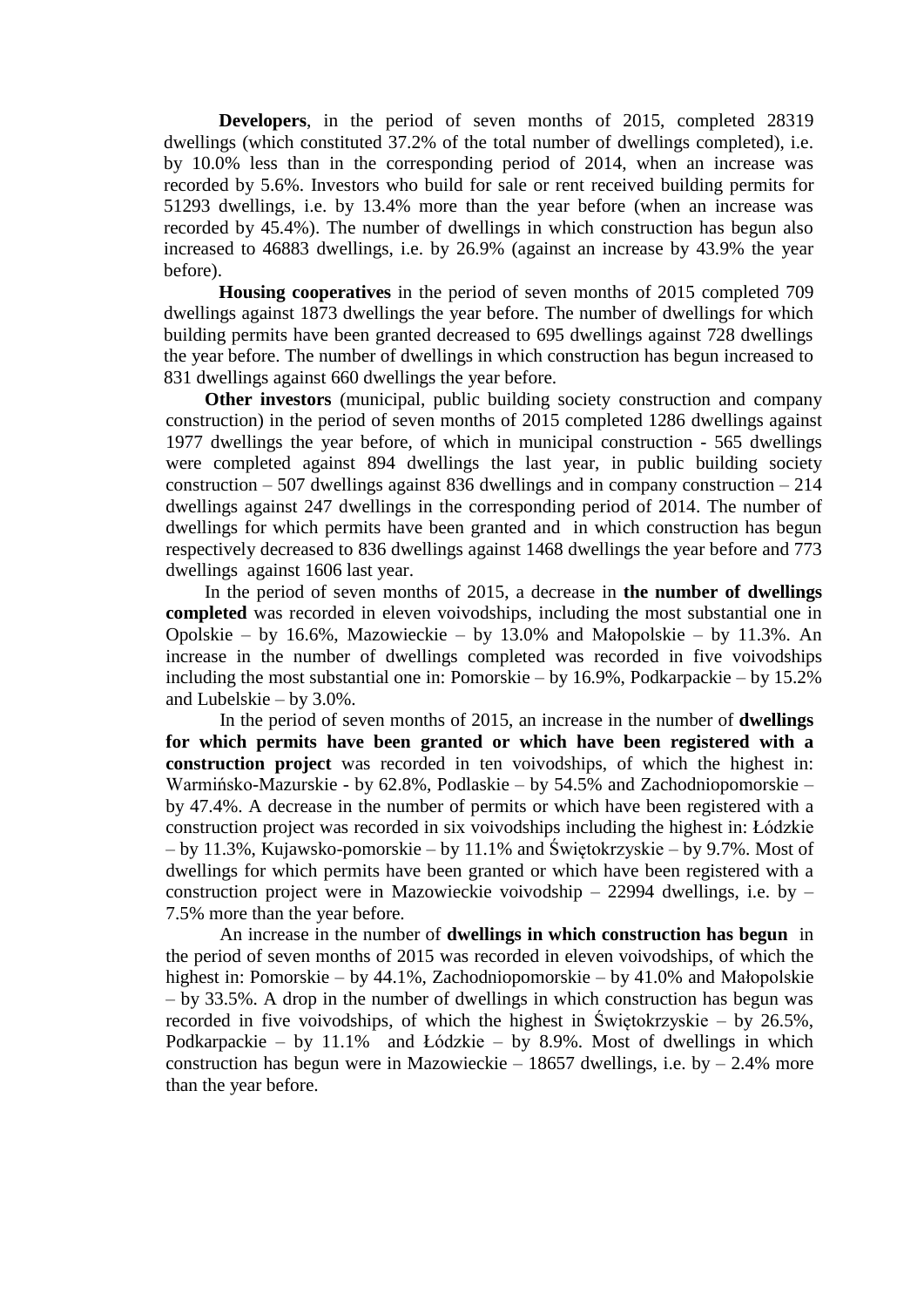|                                           | 2015       |                            |                           |        |                         |  |  |  |  |
|-------------------------------------------|------------|----------------------------|---------------------------|--------|-------------------------|--|--|--|--|
| <b>Forms</b>                              | <b>VII</b> |                            |                           | I-VII  |                         |  |  |  |  |
| of construction                           | number     | <b>VII</b><br>$2014 = 100$ | <b>VI</b><br>$2015 = 100$ | number | $I-VII$<br>$2014 = 100$ |  |  |  |  |
| <b>Dwellings completed</b>                |            |                            |                           |        |                         |  |  |  |  |
|                                           | 12371      | 93.3                       | 102.8                     | 76117  | 95.5                    |  |  |  |  |
|                                           | 7142       | 109.4                      | 107.0                     | 45803  | 103.3                   |  |  |  |  |
| For sale or rent                          | 4662       | 79.3                       | 90.3                      | 28319  | 90.0                    |  |  |  |  |
| Cooperative                               | 212        | 44.1                       | 106-fold                  | 709    | 37.9                    |  |  |  |  |
|                                           | 355        | 95,7                       | 180.2                     | 1286   | 65.0                    |  |  |  |  |
| Dwellings in which construction has begun |            |                            |                           |        |                         |  |  |  |  |
|                                           | 15230      | 114.9                      | 105.5                     | 95540  | 111.7                   |  |  |  |  |
|                                           | 8233       | 105.5                      | 106.9                     | 47053  | 101.6                   |  |  |  |  |
| For sale or rent                          | 6658       | 129.9                      | 104.2                     | 46883  | 126.9                   |  |  |  |  |
| Cooperative                               | 90         | 59.6                       | 40.5                      | 831    | 125.9                   |  |  |  |  |
|                                           | 249        | 148.2                      | 202.4                     | 773    | 48.1                    |  |  |  |  |

## **Dwellings for which permits have been granted or which have been registered with a construction project**

|                  | 17406 | 110.5 | 106.3 | 103830 | 112.6 |  |  |  |
|------------------|-------|-------|-------|--------|-------|--|--|--|
|                  | 9484  | 118.4 | 110.0 | 51006  | 113.8 |  |  |  |
| For sale or rent | 7838  | 103.5 | 102.6 | 51293  | 113.4 |  |  |  |
|                  | 46    | 69.7  | 107.0 | 695    | 95.5  |  |  |  |
| $Rest^{b}$ .     | 38    | 34.5  | 46.9  | 836    | 56.9  |  |  |  |

*b) company, municipal, public building society.*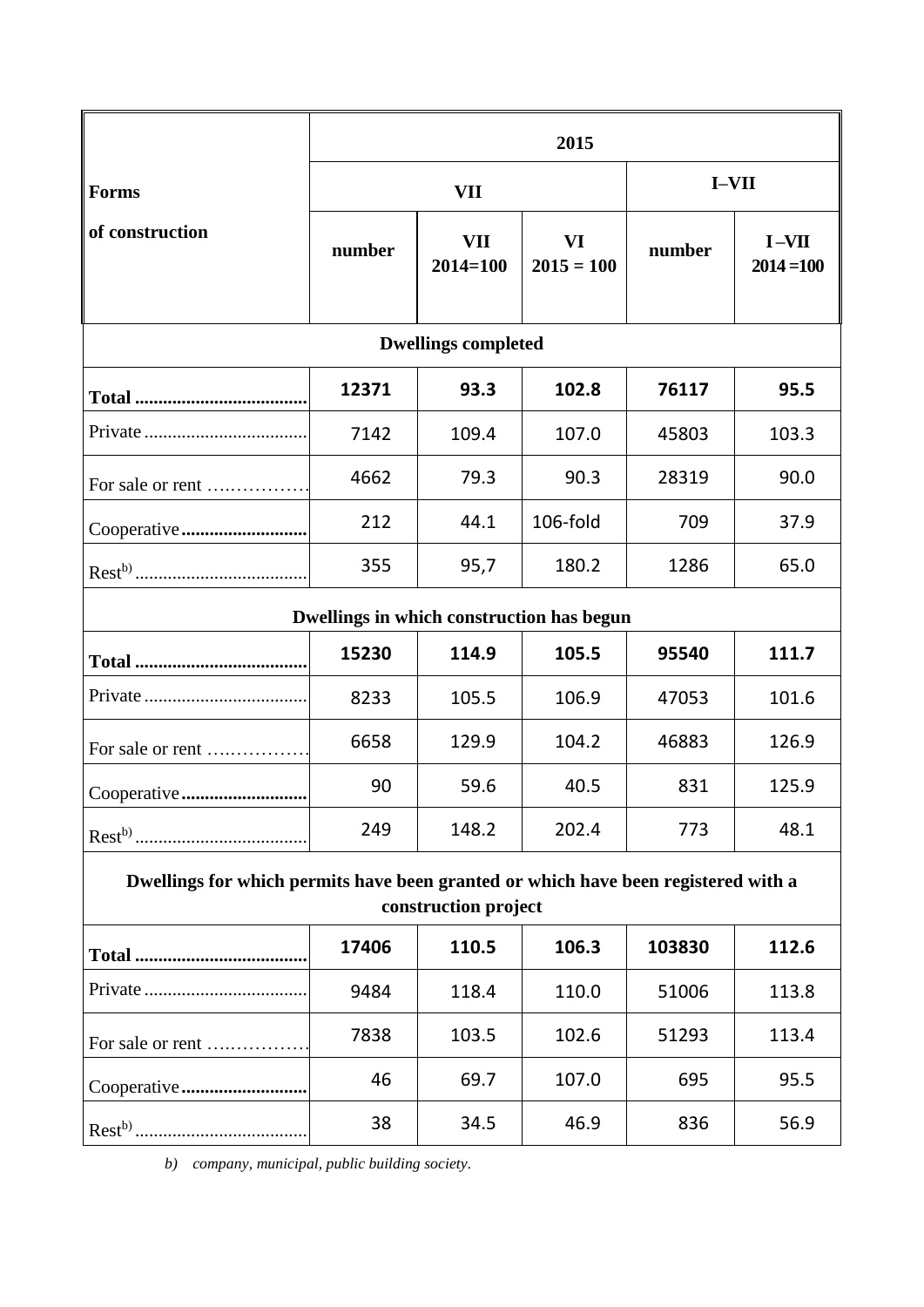